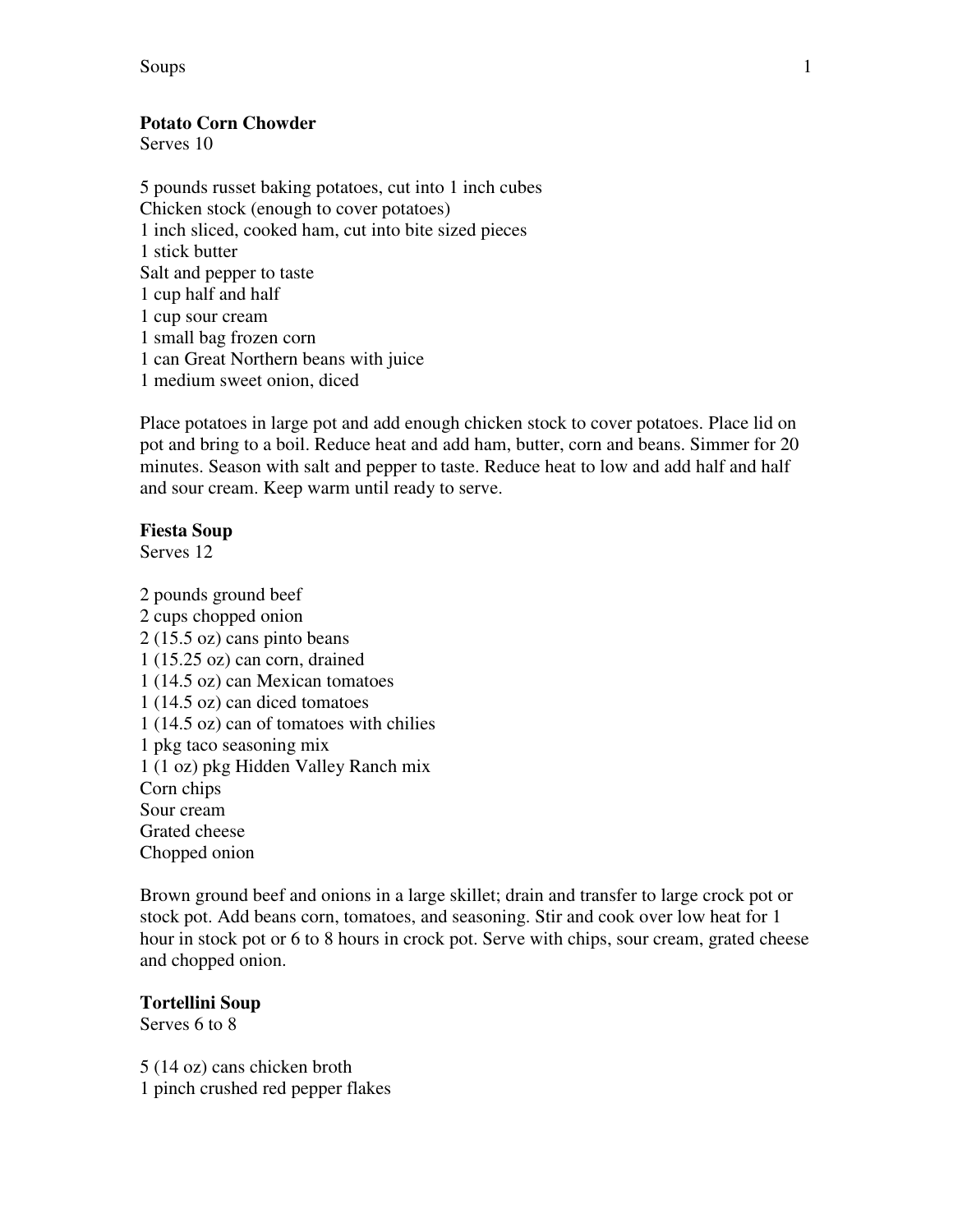Soups 2

1/4 tsp dried basil 16 oz cheese-filled tortellini 2 (15 oz) cans cannelloni beans, drained 2 tsp grated Romano cheese 1 (15.25 oz) can corn

In large pot over medium heat, bring the broth to a boil. Add red pepper flakes and basil to taste, then add tortellini and cook per package directions or until tender. Add the beans and cheese and reduce heat to medium. Simmer for 5 to 8 minutes or until beans are tender. Add corn and allow to heat through, about 2 minutes. Serve with garlic bread.

## **French Onion Soup**

Serves 4

2 tbsp minced garlic 1 onion, sliced into thin rings 1 1/2 tbsp butter 3 (10.5 oz) cans condensed chicken broth 2 (10.5 oz) cans condensed beef broth 1 tsp black pepper 1 (1 oz) pkg au jus gravy mix 2 cups croutons 8 slices Swiss cheese

In small skillet, over medium heat, cook garlic and small amount of butter until just golden. Don't over cook. Set aside. In a skillet, sauté sliced onions in 1 1/2 tbsp butter, over medium heat, until a caramel color is reached. (Any onion that is burned should be discarded.) Set aside. Combine chicken and beef broth in a 2 quart saucepan. Add fried garlic, pepper and sautéed onions. Bring the soup mixture to a boil and then simmer over low heat for 15 minutes. Stir in gravy mix and simmer another 10 minutes. Turn on broiler and divide soup evenly among 4 oven safe crocks. Place several croutons on top of soup followed by two slices of cheese. Make sure cheese doesn't sink in soup. Place crocks on a cookie sheet and place under broiler until cheese bubbles. Let cool slightly before serving.

#### **Creamy Tuscan Bean and Chicken Soup**  Serves 4

1 (10.75 oz) can cream of celery soup 2 cups chicken stock 1 (15 oz) can cannelloni beans, drained 1 (14.5 oz) can diced tomatoes, undrained 2 cups cubed cooked chicken 1/4 cup crumbled bacon 3 oz fresh baby spinach leaves Grated Parmesan cheese